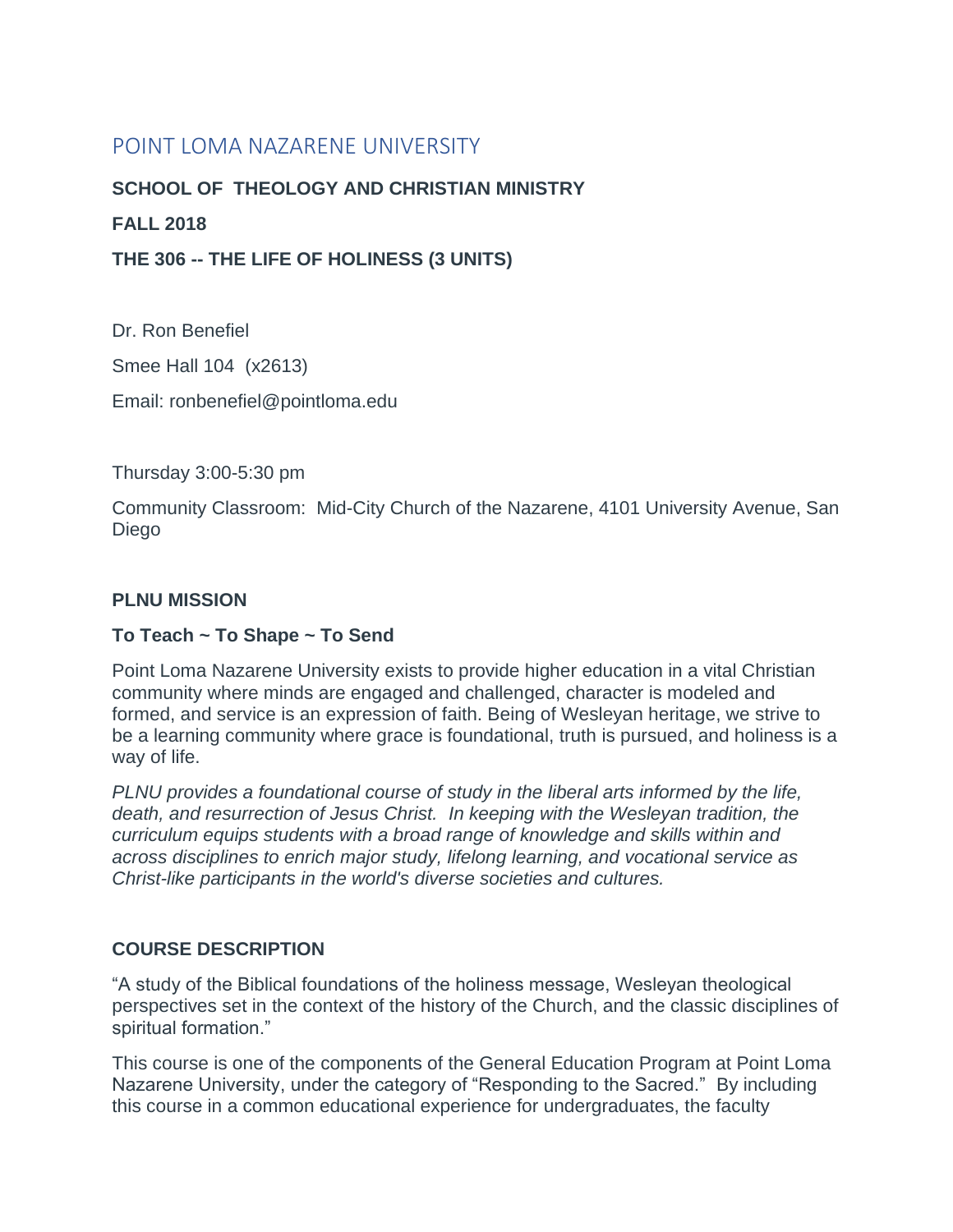supports the study of Scripture and Christian heritage as foundational in the pursuit of knowledge and the development of personal values.

# **STUDENT LEARNING OUTCOMES**

Upon Completion of this course, the student will be able to:

- Explain the intellectual integrity, rich diversity, and coherence of the idea and practice of holiness in the Christian tradition.
- Appreciate the characteristic features of the theology and practice of holiness in Wesleyan theology, especially as related to the mission of Point Loma Nazarene University.
- Appropriate practices and disciplines of Christian holiness in everyday life.

# **REQUIRED TEXTS**

Clapper, Gregory S. *As If the Heart Mattered: A Wesleyan Spirituality.* Wipf and Stock. 2014. ISBN-13: 978-1630871475

Lupton, Robert D. *Charity Detox: What Charity Would Look Like If We Cared About Results.* HarperCollins. 2015.

ISBN-13: 978-0062307262.

Nouwen, Henri J.M., Donald P. McNeill and Douglas A. Morrison. *Compassion: A Reflection on the Christian Life*. Image Books. 1982.

ISBN-13: 978-0385517522.

Thompson, Marjorie J. *Soul Feast: An Invitation to the Christian Spiritual Life. (Newly Revised Edition-Enlarged).* Westminster John Knox Press. 2015.ISBN-13: 978- 0664261153.

#### **RECOMMENDED DEVOTIONAL TEXTS**

Chambers, Oswald. *My Utmost for His Highest.* Discovery House. 2016. ISBN-10: 1627076727

Job, Reuben and Norman Shawchuck. *A Guide to Prayer for Ministers and Other Servants.* The Upper Room. 1983. ISBN-10: 0835804607

Young, Sarah. *Jesus Calling.* Thomas Nelson. 2004. ISBN-10: 1591451884

Online/App/Podcast Options:

• He Reads Truth: hereadstruth.com/plans/ (website & app)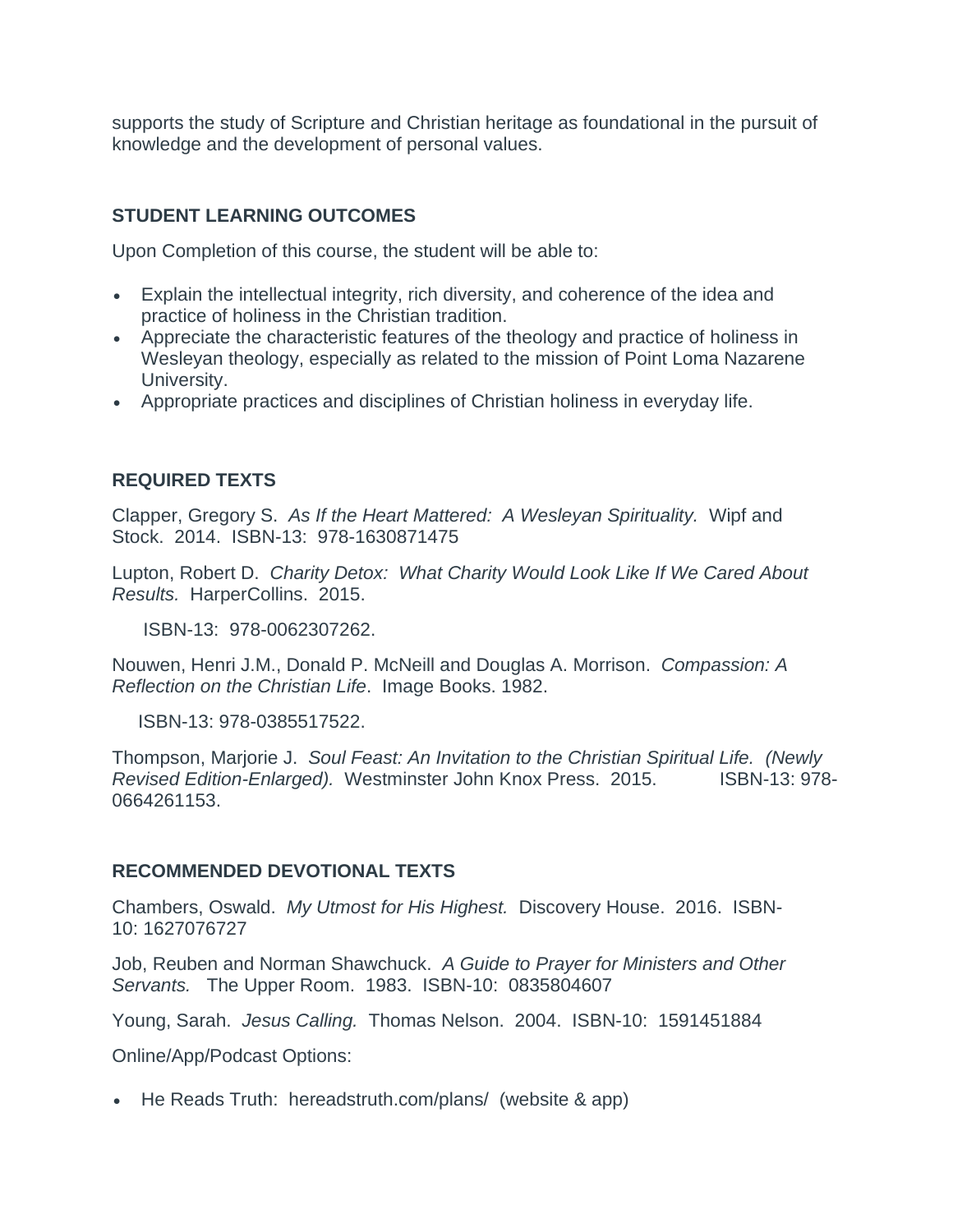- Pray As You Go: pray-as-you-go.org (website & podcast)
- Sacred Space: sacredspace.ie/ (website)
- She Reads Truth: shereadstruth.com/plans/ (website & app)

#### **EXTRA CREDIT READING**

Kelley, Thomas. *A Testament of Devotion.*  Kenneson, Philip. *Life on the Vine* Lewis, C.S. *The Great Divorce.*  Lewis, C.S., *Mere Christianity.* Smith, James K.A. *Desiring the Kingdom.* Stott. John. *Basic Christianity.*  Welch, Reuben. *We Really Do Need Each Other.*

# **COURSE REQUIREMENTS**

- **Class attendance and participation:** Come to class prepared having read the assigned readings for the day.
- **Reflection papers:** Submit a reflection paper for each of the required texts. Papers will be due as indicated in the syllabus course schedule. Late papers will receive a reduction in grade. Reflection papers should be 3-4 pages in length (doublespaced, font size 12). Each paper should have three parts:
- 1. A general overview of the major themes. (What did the author say?)
- 2. Your thoughtful engagement and critique of major themes. (What do you think about what the author said?)
- 3. Your personal/practical response and "take-away". (So what?)
- **Quizzes and Final Exam:** In most class sessions there will be quizzes on the assigned reading and class lectures. The final exam will be comprehensive.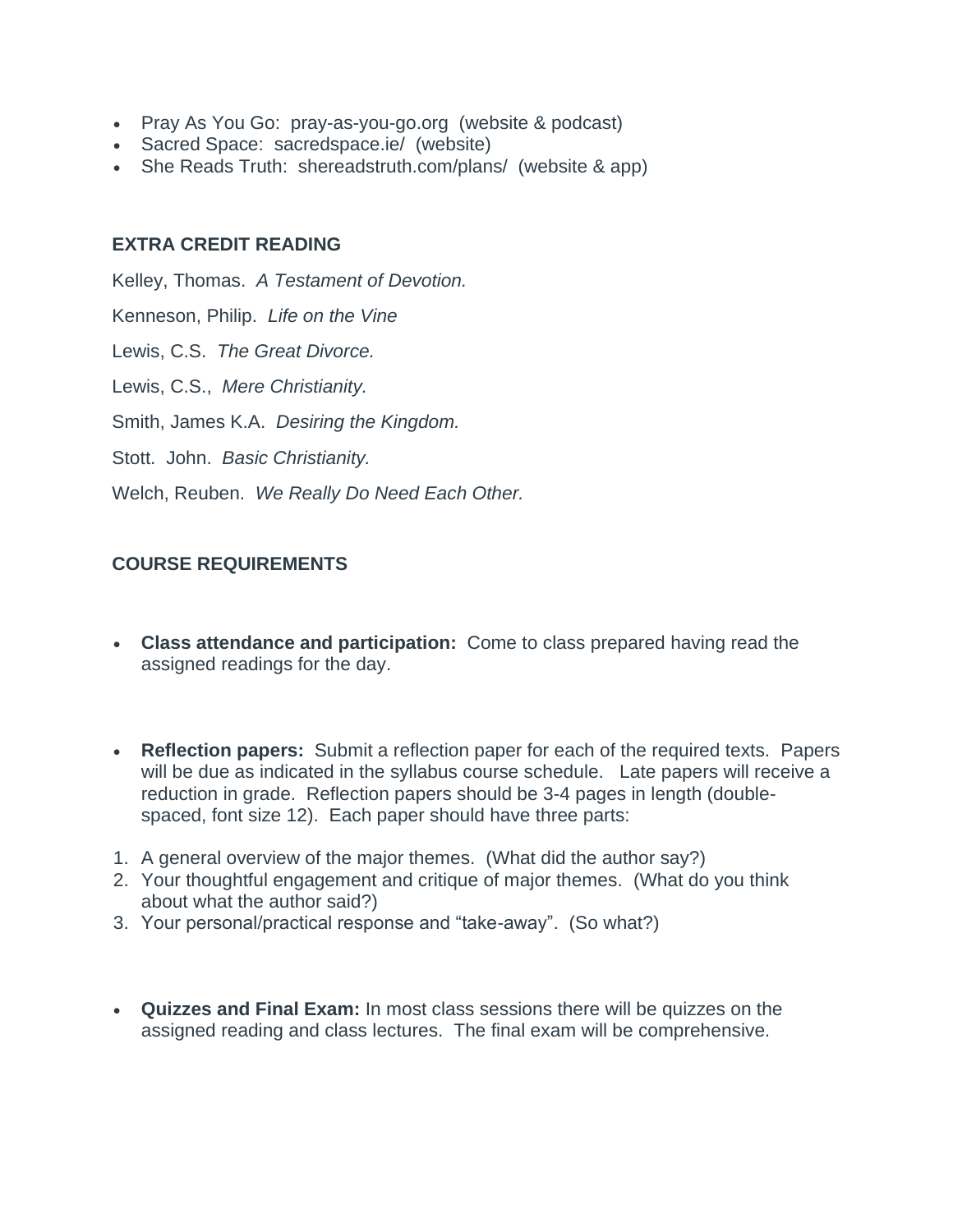# • **Participation in Christian Disciplines**

# 1) Works of Piety: Journaling, Personal Prayer and Bible Study.

Compile a journal of your life in Christ. Set aside regular time on your own in prayer, reading Scripture and journaling. Each journal entry should include reflections on Scripture, prayers, theological insights and/or reflections on your participation in Christian community and mission. Ideally, this would be a daily practice. Your journal is personal. At the end of the semester, you need only show the professor that you kept a journal but do not need to turn it in.

#### 2) Works of Mercy: Christian Ministry and/or Community Service

This requirement may be fulfilled through any of a number of ministry or service opportunities, including: participation in a PLNU student ministry, volunteering in a homeless shelter, serving at a charity race, going on a weekend mission experience, etc. Preference should be given to completing this assignment through ministry or community service in the City Heights neighborhood. Please confirm with the professor if there is any question regarding the suitability of a particular ministry/service activity for fulfillment of the assignment.

• *Submit a log that shows you spent a minimum of 45 hours in the Christian disciplines with a minimum of 15 hours set aside for each type of discipline. (For example, for full credit you may log 15 hours in one discipline and 30 in the other, or split your time more evenly between the two disciplines).*

# 3) Christian Community: Christian Formation Discussion/Accountability Group

Participation in your in-class discussion/accountability group will provide you an opportunity to share your experiences in journaling, class readings, and ministry/service activities. Groups will meet during class time. Class participation points are awarded on the basis of attendance. Students with no unexcused absences will receive full credit. Each unexcused absence will reduce the number of participation points by 25.

- **Community Dinners**. An integral part of Community Classroom is our monthly dinner event. A catered meal from the area is provided on site at Mid-City Church of the Nazarene from 5:00-6:15 p.m. in the Fellowship Hall. In addition to breaking bread together, we will hear from members of the City Heights community as they share their journeys with us. The dinner on September 20 will be incorporated into class time with the class beginning at 4:15 pm. **Students may receive 10 points of extra credit for each additional dinner attended**. The dinners will be held on the following dates:
	- o Thursday, September 20th
	- o Tuesday, October 16th
	- o Monday, November 12th
	- o Tuesday, December 4th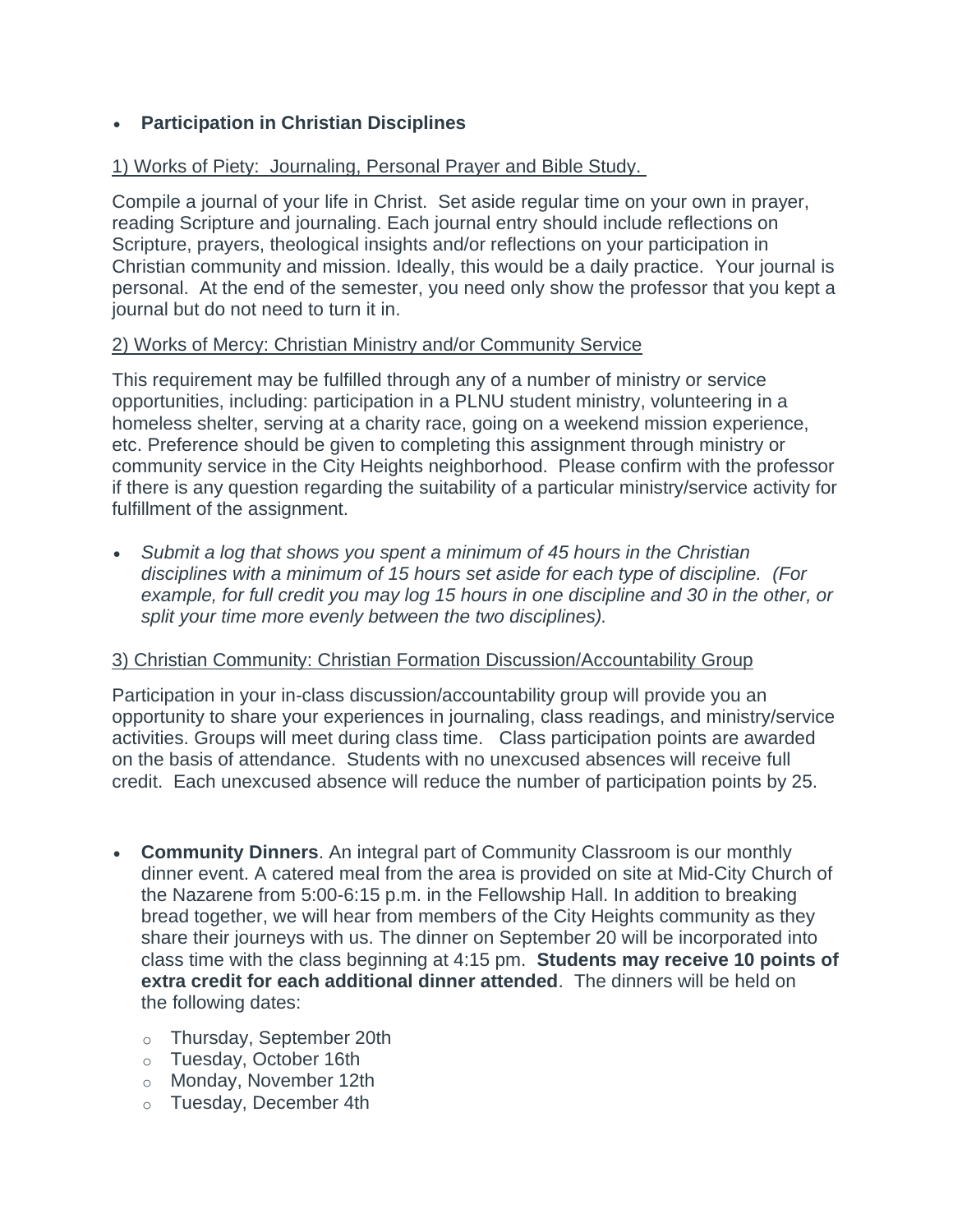#### • **Reading Extra Credit:**

o A student may receive up to 25 extra credit points for reading and submitting a 2- 3 page reflection paper for each book reviewed from the recommended reading list. The maximum extra credit that a student may earn for extra reading is 100 points.

#### **GRADING**

A student will receive points based on the completion and demonstration of proficiency of class requirements according to the following (each number represents the total points possible):

| <b>Class Attendance and Small Group Participation</b>         | 100 |
|---------------------------------------------------------------|-----|
| Reflection Papers on Assigned Reading                         | 300 |
| Quizzes on Lectures and Assigned Reading                      | 250 |
| Participation in Christian Formation Practices (100/each) 200 |     |
| <b>Final Exam</b>                                             | 150 |
|                                                               |     |

|              | 1,000 |
|--------------|-------|
| <b>TOTAL</b> |       |

| <b>GRADING SCALE</b> | 925-1000  | A    |
|----------------------|-----------|------|
|                      | 900-924   | A-   |
|                      | 875-899   | B+   |
|                      | 825-874   | B    |
|                      | 800-824   | B-   |
|                      | 775-799   | $C+$ |
|                      | 725-774   | C    |
|                      | 700-724   | $C-$ |
|                      | 675-699   | D+   |
|                      | 625-674   | D    |
|                      | 600-624   | D-   |
|                      | Below 600 | F    |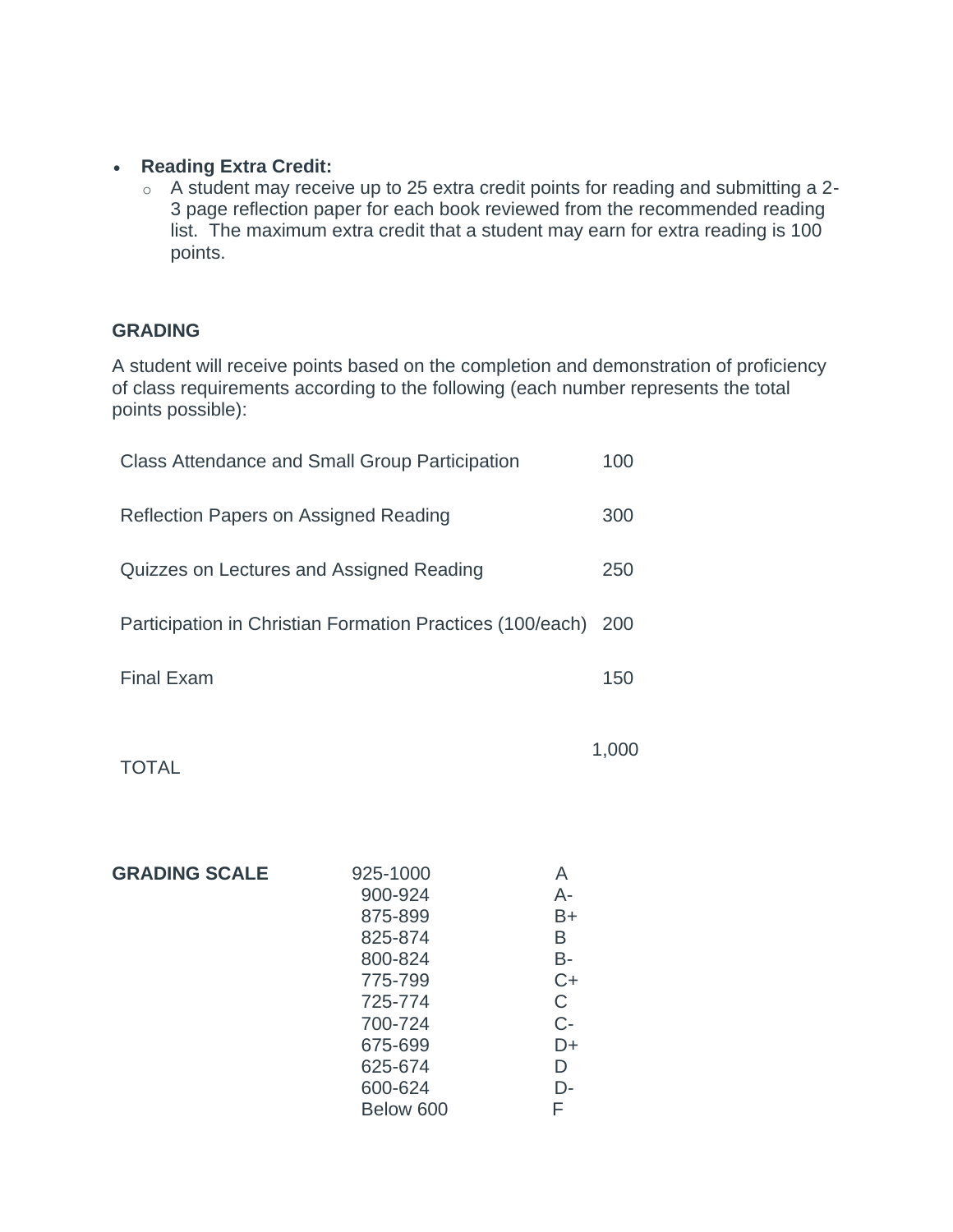#### **INCOMPLETES AND LATE ASSIGNMENTS**

All assignments are to be submitted/turned in by the beginning of the class session when they are due—including assignments posted in Canvas. Incompletes will only be assigned in extremely unusual circumstances.

# **FINAL EXAMINATION POLICY**

Successful completion of this class requires turning in the final examination **on its scheduled day**. No requests for early examinations or alternative days will be approved.

# **PLNU COPYRIGHT POLICY**

Point Loma Nazarene University, as a non-profit educational institution, is entitled by law to use materials protected by the US Copyright Act for classroom education. Any use of those materials outside the class may violate the law.

# **PLNU ACADEMIC HONESTY POLICY**

Students should demonstrate academic honesty by doing original work and by giving appropriate credit to the ideas of others. Academic dishonesty is the act of presenting information, ideas, and/or concepts as one's own when in reality they are the results of another person's creativity and effort. A faculty member who believes a situation involving academic dishonesty has been detected may assign a failing grade for that assignment or examination, or, depending on the seriousness of the offense, for the course. Faculty should follow and students may appeal using the procedure in the university Catalog. See [Academic Policies](http://catalog.pointloma.edu/content.php?catoid=18&navoid=1278) for definitions of kinds of academic dishonesty and for further policy information.

# **PLNU ACADEMIC ACCOMMODATIONS POLICY**

If you have a diagnosed disability, please contact PLNU's Disability Resource Center (DRC) to demonstrate need and to register for accommodation by phone at 619-849- 2486 or by e-mail at [DRC@pointloma.edu.](mailto:DRC@pointloma.edu) See [Disability Resource Center](http://www.pointloma.edu/experience/offices/administrative-offices/academic-advising-office/disability-resource-center) for additional information.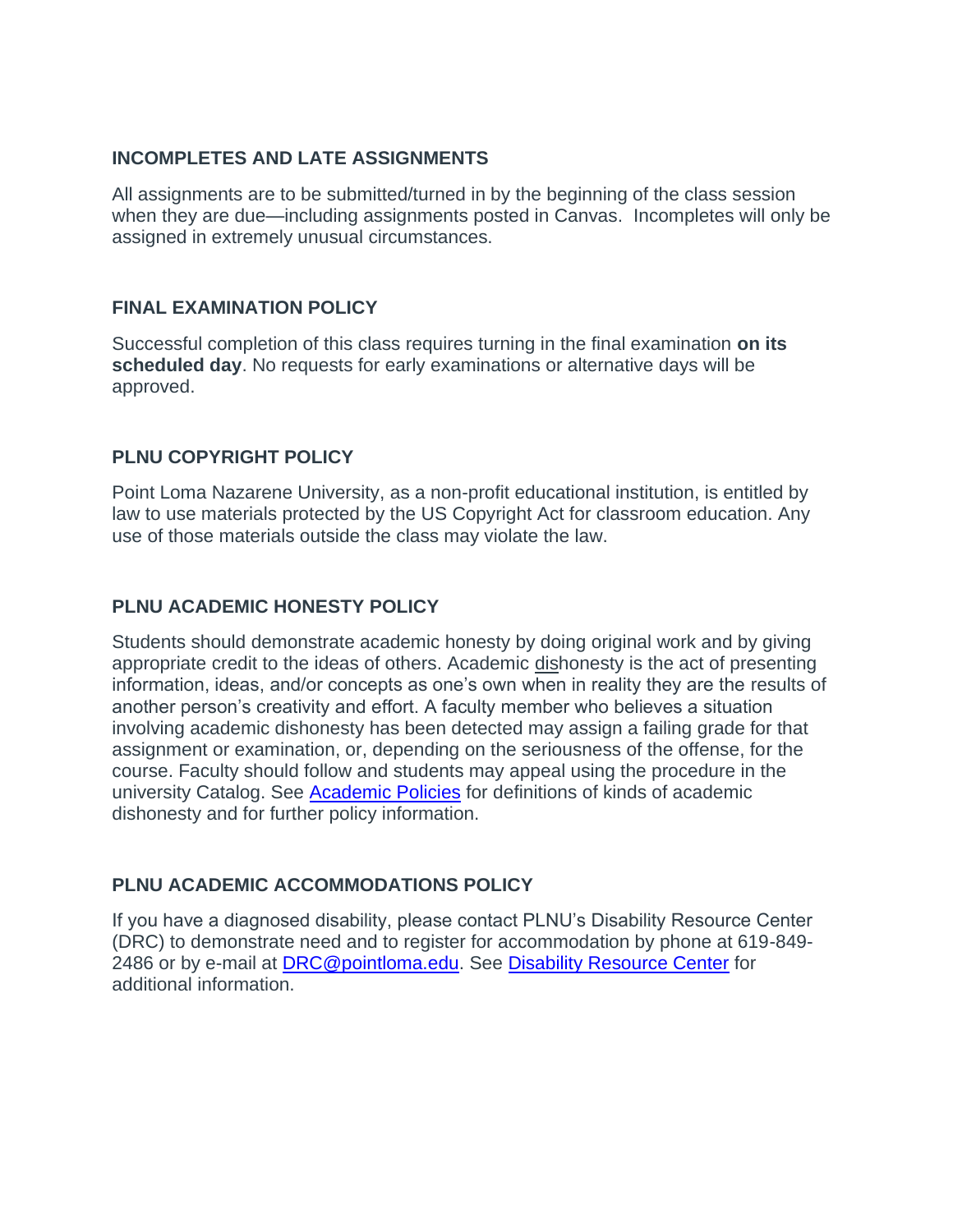# **PLNU ATTENDANCE AND PARTICIPATION POLICY**

Regular and punctual attendance at all classes is considered essential to optimum academic achievement. If the student is absent from more than 10 percent of class meetings, the faculty member can file a written report which may result in de-enrollment. If the absences exceed 20 percent, the student may be de-enrolled without notice until the university drop date or, after that date, receive the appropriate grade for their work and participation. See [Academic Policies](http://catalog.pointloma.edu/content.php?catoid=18&navoid=1278) in the Undergraduate Academic Catalog.

# **INCLUSIVE LANGUAGE**

The School of Theology and Christian Ministry is committed to the equality of women and men. Recognizing that people have often used the English language in ways that imply the exclusion or inferiority of women, the SoTCM urges students, faculty and staff to avoid sexist language in public discourse, in classroom discussion, and in their writings.

**Assignment &** 

# **COURSE SCHEDULE**

| <b>Date</b> | <b>Overall</b><br><b>Theme</b>                      | <b>Readings</b><br>(to be done by class date) | ASSIYIIIIIEIIL O<br><b>Community</b><br><b>Classroom</b><br><b>Notes</b>                      |
|-------------|-----------------------------------------------------|-----------------------------------------------|-----------------------------------------------------------------------------------------------|
| 8/30        | Course Introduction                                 |                                               |                                                                                               |
| 9/6         | Christian Theology &<br><b>Wesleyan Perspective</b> | Clapper: Intro & Ch. 1                        |                                                                                               |
| 9/13        | Christian Theology &<br><b>Wesleyan Perspective</b> | Clapper: Ch. 2 & 3                            |                                                                                               |
| 9/20        | Christian Theology &<br><b>Wesleyan Perspective</b> | Clapper: Ch. 4 & 5                            | <b>Class includes CC</b><br>dinner. Begins at<br>4:15. Clapper<br><b>Reflection Paper Due</b> |
| 9/27        | <b>Spiritual Disciplines</b>                        | Thompson: Intro & Ch. 1-2,<br>Lupton: Ch. 1   |                                                                                               |